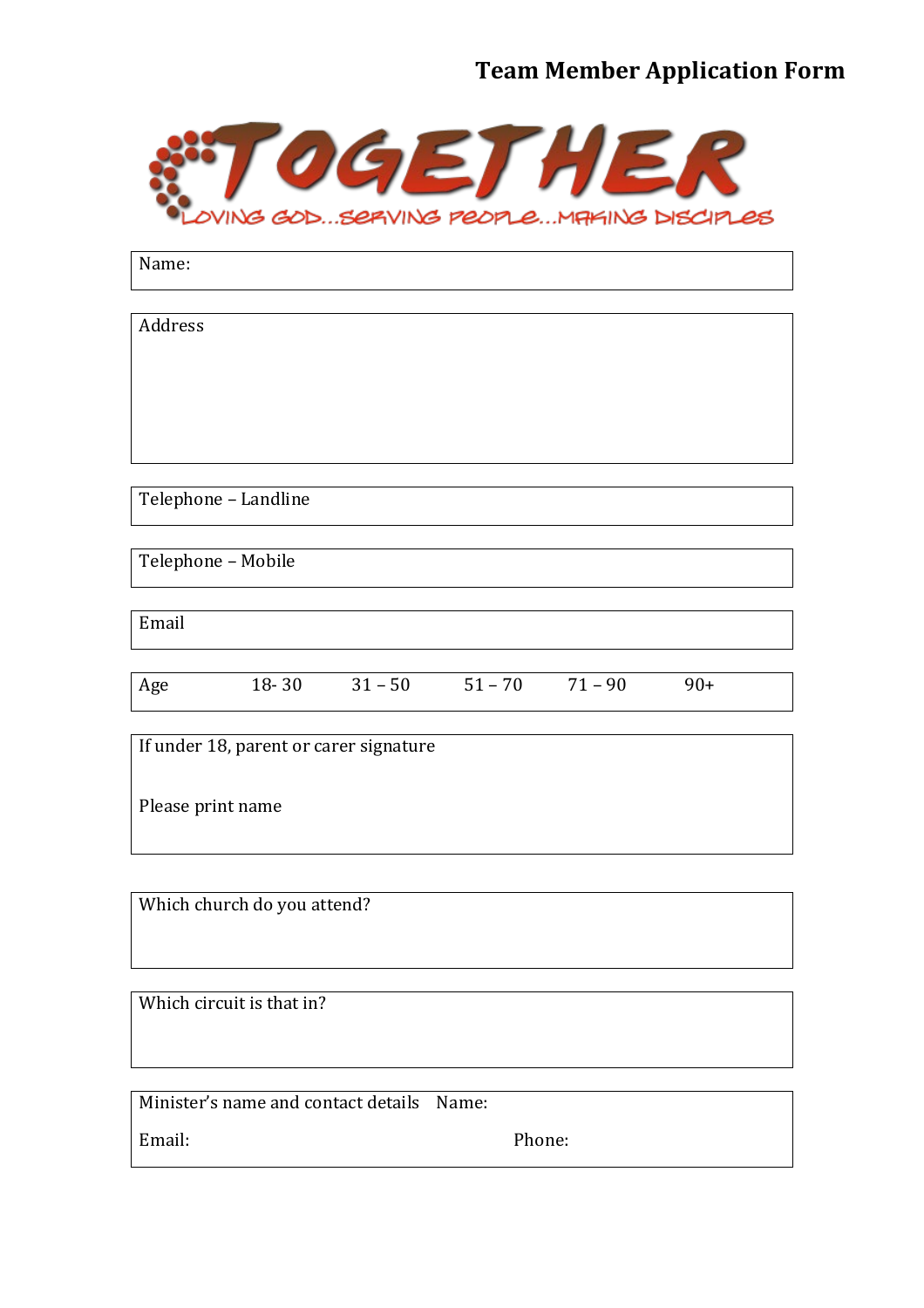## **Team Member Application Form**

If you have one, please give your Disclosure and Barring Service (DBS) details

Number

Date of issue

Is it an enhanced DBS Y/N

What do you currently enjoy doing within your church?

Please tell us about your Christian journey – what and who has made you what you are?

Please tell us about any of your gifts and strengths which you will be willing to share: